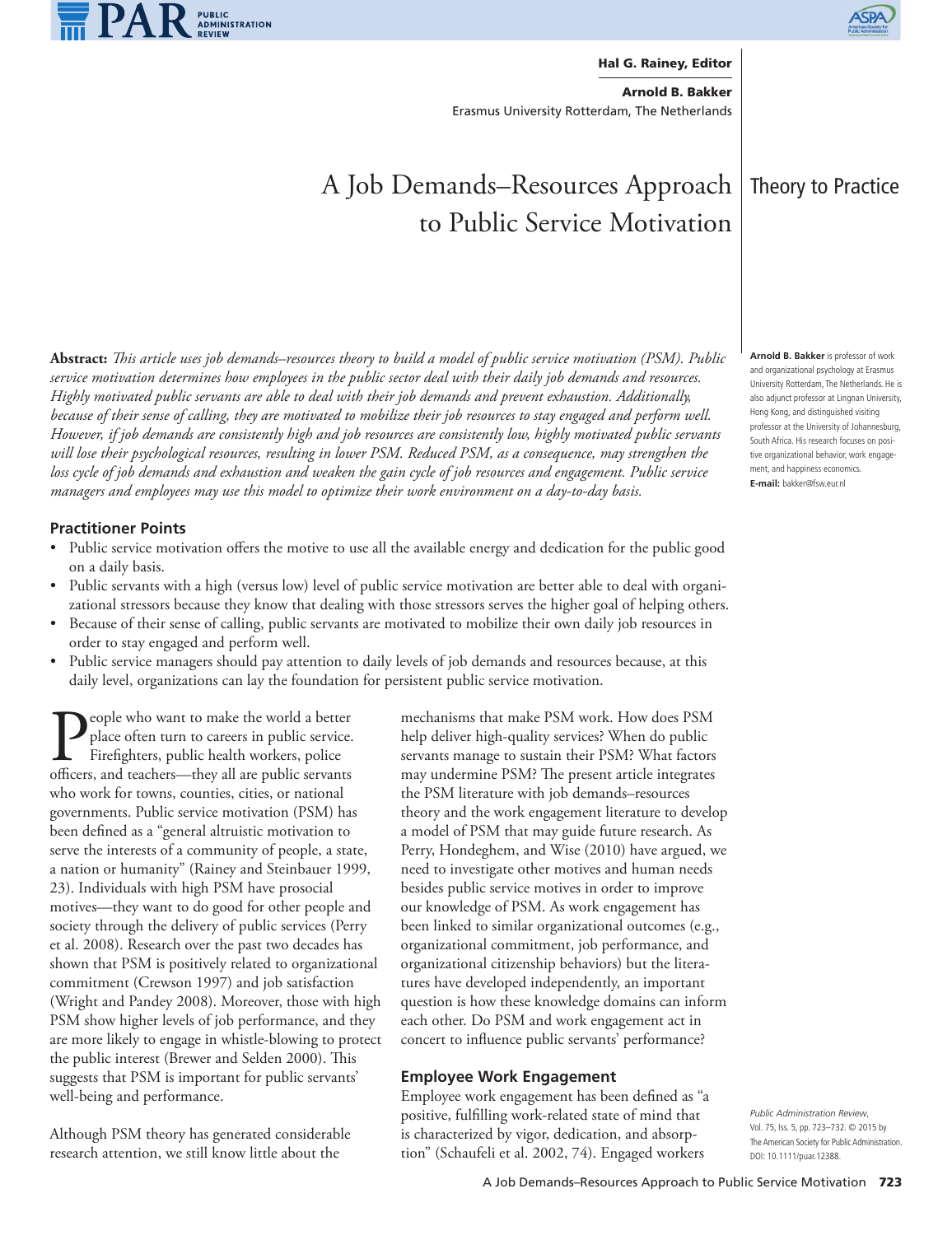experience high levels of energy and are enthusiastic about their work. They often feel as if time flies when they are working—they are absorbed in their work activities. This definition of employee

work engagement is consistent with the work of Kahn (1990), who proposed that people who are engaged in their work activities make considerable investments in their work. Accordingly, engaged workers bring in their physical, cognitive, and emotional resources to perform their roles as well as possible.

Because of their positive state of mind, engaged workers often show excellent performance. They outperform their colleagues who are less engaged, and they are more creative in their work. Moreover, engaged employees are often willing to help their colleagues when needed—they exhibit organizational citizenship behaviors. The past decade has witnessed a sharp increase in the number of scientific studies on employee work engagement, and the phenomenon has been studied among all types of occupational groups—in the private as well as the public sector. These studies generally show that work engagement has important positive consequences for organizational behavior and performance (Bakker, Demerouti, and Sanz-Vergel 2014; Lavigna 2013).

Employee work engagement is different from other work-related constructs such as job satisfaction, job involvement, organizational commitment, and workaholism. In contrast to these alternative work-related states, work engagement includes a clear energetic component: vigor. Also, whereas work engagement is characterized by high-arousal positive states, such as excitement, energy, and enthusiasm, job satisfaction is a low-arousal positive experience indicated by happiness, contentment, and pleasure. Work engagement is a more robust predictor of performance than job satisfaction (Christian, Garza, and Slaughter 2011) because engaged workers are able and willing to invest a lot of effort in their work. Furthermore, job involvement and organizational commitment refer to psychological identification with work and emotional attachment to the organization. Employees who are highly involved and committed are also likely dedicated to their work, but they may lack the energetic resources (vigor) and concentration (absorption) that are characteristic of engaged workers. Hence, job involvement, organizational commitment, and work engagement are constructs that can be theoretically and empirically distinguished.

It is important to note that engaged workers enjoy doing things outside of work—they enjoy leisure activities such as sports, exercise, reading, and dining. Whereas workaholics feel a strong inner drive to work excessively hard, even in the evening, work-engaged individuals know when to stop in order to recover from their workrelated efforts. Workaholics are less effective than engaged workers (Gorgievski, Bakker, and Schaufeli 2010) because they let their work interfere with their private life and do not take the time to detach psychologically from their work. This increases their risk of burnout—they do not recover and so become overly exhausted and cynical about the meaning of their work. Moreover, workaholics are often self-centered and do not know how to collaborate well with their colleagues. In contrast, engaged workers are often prosocial, and they are good at conserving their energetic resources so that they prevent burnout and can continue to be engaged.

# **Job Demands–Resources Theory**

Job demands–resources (JD-R) theory (Bakker and Demerouti 2014; Demerouti and Bakker 2011) is an organizational theory

Engaged workers bring in their physical, cognitive, and emotional resources to perform their roles as well as possible.

that grew out of job stress research. A main starting question was, why do some employees lose their enthusiasm for their work and become burned out? Over the past 15 years, JD-R theory has become very popular, and the theory has been expanded to enable the prediction of work engagement and performance as well. Moreover, the current version

of the theory is able to map employee behaviors (such as selfundermining and job crafting, which will be discussed later) that fuel the experiences of burnout and engagement over time. The theory can be summarized using six crucial building blocks.

First, JD-R theory proposes that although every organization is unique, all work environments can be characterized in terms of job demands and job resources. Job demands refer to aspects of the work context that cost energy, including work pressure, task complexity, and role ambiguity. In contrast, job resources refer to aspects of the work context that help employees deal with job demands, satisfy basic psychological needs, and achieve organizational goals (Bakker and Demerouti 2014; Demerouti et al. 2001). Examples of job resources are social support, autonomy, and task significance (i.e., the extent to which an identifiable piece of work affects or is important to others within or outside the organization; Hackman and Oldham 1980).

A second building block of JD-R theory is that job demands and resources have unique impacts on employee well-being. More specifically, the two categories of working conditions are proposed to initiate two different processes. Job demands initiate a health impairment process and may lead to fatigue and health problems. If job demands such as high work pressure and severe conflicts persist over time, health problems may become chronic and undermine job performance. In contrast, job resources are the initiators of a motivational process, and they are the most important predictors of employee work engagement and organizational commitment. Job resources such as support and skill variety (i.e., the extent to which the job requires a person to use multiple skills in various activities; Hackman and Oldham 1980) make a positive contribution to job performance by satisfying basic needs, such as the need for competence and relatedness, and therefore foster employee vigor, dedication, and absorption.

Third, JD-R theory proposes that job demands and resources interact in predicting employee well-being. On the one hand, job resources can buffer the undesirable, negative impact of job demands on strain. Thus, social support, autonomy, and performance feedback can help employees deal with high job demands to prevent burnout and health problems. On the other hand, job demands—particularly in the form of job challenges—may strengthen the positive impact of job resources on engagement. This means that when there is a lot of work to do, and when work tasks are complex, job resources can boost work engagement. Under such working conditions, employees take up their job challenges with a high level of energy. In a similar vein, when job tasks are complex and require the maximum possible energy and dedication, job resources can be used optimally to get the work done and to reach difficult goals.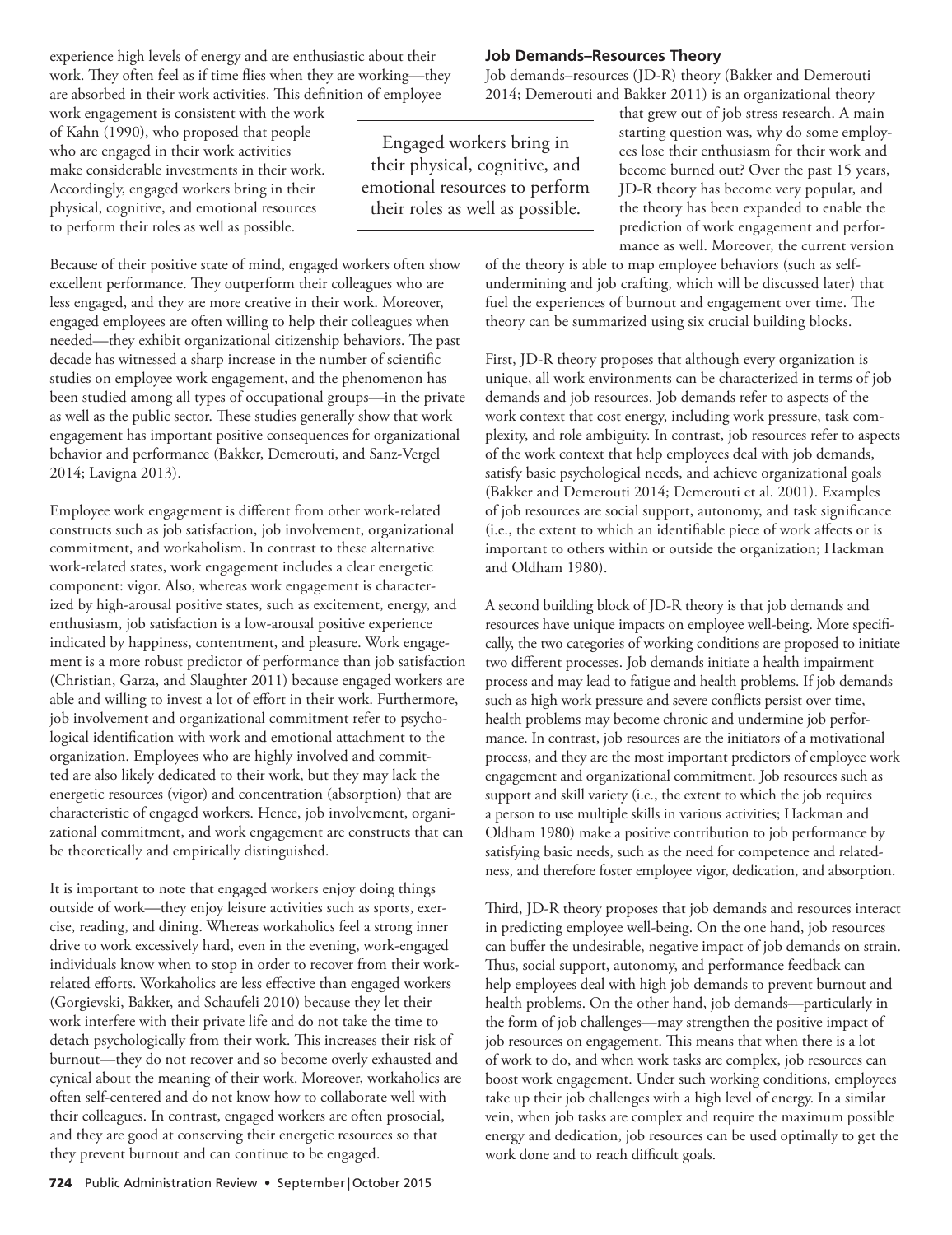For example, many state and local government employees including middle school teachers, janitors, bus drivers, and building cleaners—hold physically demanding jobs and are confronted with difficult working conditions. Job resources can operate in two ways when it comes to dealing with these demands. Resources such as social support, opportunities for development, and skill variety can act as buffers against the negative impact of high-hindrance job demands. Job resources can also boost the positive impact of highchallenge job demands. In either way, job resources help get the work done—they alleviate the strain when the demands are highly stressful, and they increase work engagement when the demands are seen as a positive challenge (Tadić, Bakker, and Oerlemans 2014).

A fourth proposition put forward by JD-R theory (Bakker and Demerouti 2014) is that in addition to job resources, employees have personal resources that they can use to deal with their job demands. Personal resources are positive self-beliefs that are linked to resiliency and refer to individuals' sense of their ability to control

and impact on their environment successfully (Hobfoll et al. 2003). Research has indicated that personal resources such as optimism, self-efficacy, and self-esteem make an independent contribution to explaining work engagement, over and above job demands and resources (Xanthopoulou et al. 2009). The present analysis of PSM focuses mainly on job demands and job resources, although personal resources most likely also play a role in PSM.

Fifth, employees who are engaged in their work are motivated to stay engaged (see the gain cycle on the right in figure 1). This means that when their job demands become too high or when job resources are lacking, engaged employees use personal initiative to modify their work environment. This behavior is called "job crafting," referring to the proactive behaviors that employees engage

Employees with higher levels of strain or burnout are more likely to make mistakes, which then need to be corrected, adding to their already high job demands.

in to change the content of their tasks and relational boundaries (Wrzesniewski and Dutton 2001). For example, employees may proactively ask for feedback about their performance, volunteer to participate in a new project, or intensify their collaboration with others in their work environment. By crafting their jobs, and by improving their job demands and resources, employees can optimize their work environment and create a better person-environment fit. For example, as seen in figure 1, the increase in job resources as a consequence of job crafting is new input for engagement (and indirectly for high-quality performance), which completes the resource gain cycle.

The sixth and final proposition is that employees who are exposed to high job demands may burn out and enter a loss cycle, in which their accumulated fatigue leads to self-undermining behaviors and increased job demands (see the left part of figure 1). Selfundermining refers to behavior that creates obstacles that may harm performance, including making mistakes, avoidance, and conflicts

> with clients or colleagues. Employees with higher levels of strain or burnout are more likely to make mistakes, which then need to be corrected, adding to their already high job demands, and so on. Thus, self-undermining behaviors that are the consequence of high levels of burnout may increase job demands, which, over time, increase levels of burnout (Bakker and Costa 2014).

There is considerable evidence supporting each of the propositions in JD-R theory, in the public sector as well (see meta-analyses by Alarcon 2011; Crawford, LePine, and Rich 2010). Most of this evidence has been found using cross-sectional and longitudinal survey studies. In these studies, scholars typically investigate differences between individuals in terms of work engagement or burnout as a consequence of differences in job demands and (job and personal)



**Figure 1 A Job Demands–Resources Approach to Public Service Motivation**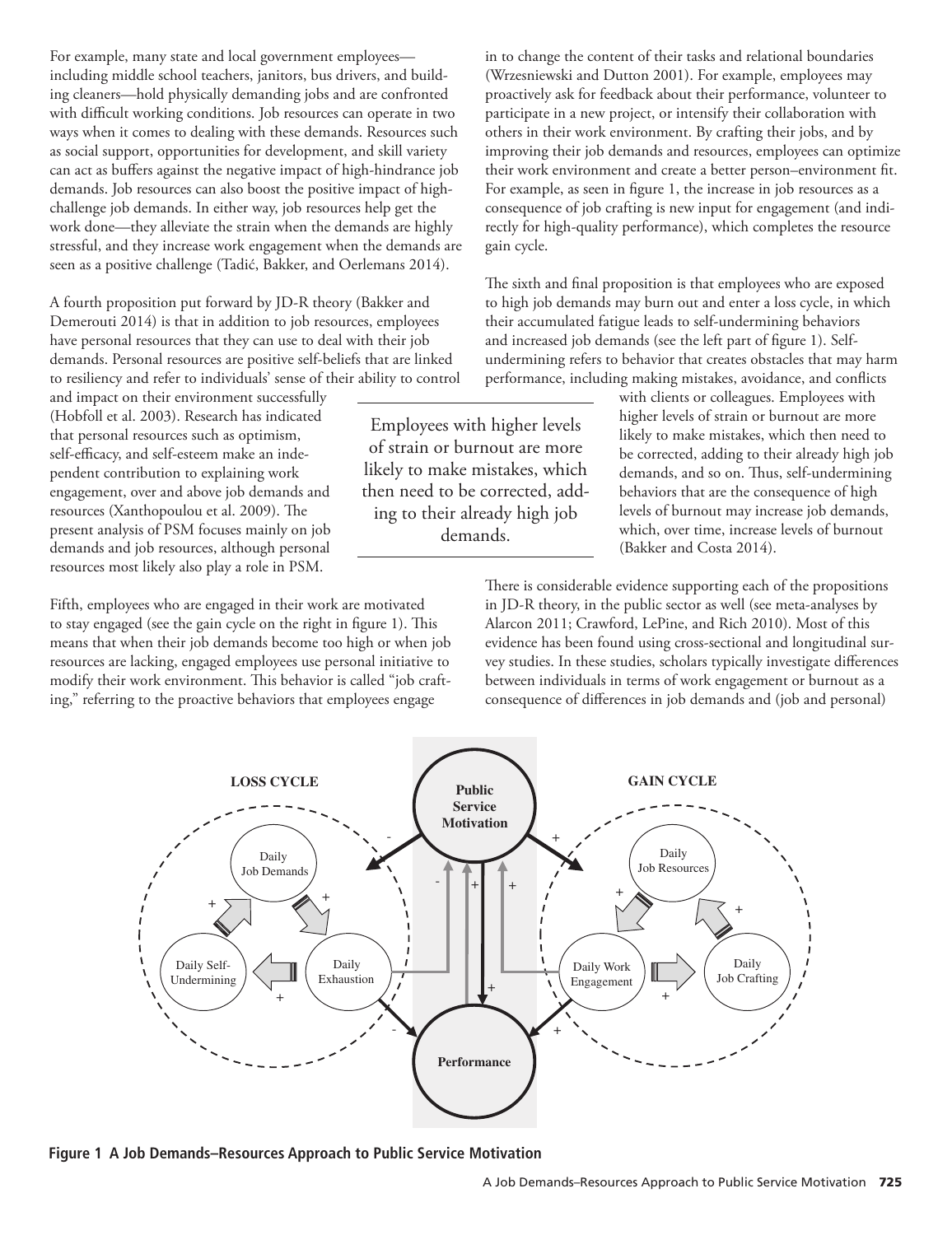resources. More recently, employee behaviors have been included in JD-R theory. Specifically, scholars have started to investigate differences in work-related well-being and performance as a function of differences between employees in job crafting and self-undermining behaviors. A recent review of JD-R research (Bakker, Demerouti, and Sanz-Vergel 2014) shows that the research evidence is accumulating, with an increasing number of studies using longitudinal and experimental designs. However, important for the JD-R analysis of PSM, evidence is also accumulating at the within-person, daily level (Bakker 2014a), to which I turn now.

## **Daily Fluctuations in Job Demands and Job Resources**

Research shows that employees react to job demands and resources on a daily basis. On the days that there are many job demands, strain and exhaustion increase, which may undermine performance unless there are enough resources available. On the days that employees have sufficient job resources, such as high autonomy and skill variety, they experience meaningfulness and are more engaged in their work, which facilitates performance. Furthermore, on the days that employees engage in job crafting behaviors and optimize their work environment, they have access to more job resources, are more engaged, and perform better (see figure 1). In contrast, on the days that employees feel exhausted and cynical, they accumulate job demands because they undermine the effectiveness of their own activities by making mistakes and starting conflicts.

The number of quantitative diary studies in organizational contexts is (slowly) increasing (Xanthopoulou, Bakker, and Ilies 2012),<sup>1</sup> and there is good reason for this. Kahn argued in his seminal article that "people are constantly bringing in and leaving out various depths of their selves during the course of their work days. They do so to respond to the momentary ebbs and flows of those days" (1990, 692–93). Thus, work engagement was originally conceptualized as a fluctuating experience (i.e., a state) that responds to daily events. In the past decade, an increasing number of quantitative diary studies and experience sampling studies have shown that daily engagement reflects a transient state of mind that varies from day to day (Sonnentag, Dormann, and Demerouti 2010). Whereas general or enduring work engagement refers to how engaged employees feel in relation to their work in general, daily work engagement scores can vary considerably within the same person from day to day (Bakker 2014a). This means that levels of work engagement vary within the same person from one day to another in response to contextual factors.

For example, in her diary study among Italian teachers, Simbula (2010) found that daily support from colleagues contributed positively to daily work engagement and indirectly contributed to daily job satisfaction and mental health, after general levels of work engagement and outcome variables had been controlled. This motivational process in which daily job resources predict daily work engagement and job satisfaction was independent from the health impairment process proposed by the JD-R model. On the days that teachers were exposed to more job demands and experienced more problems in balancing work and family life, they reported higher levels of daily exhaustion and health problems.

In another study, Breevaart and colleagues (2014) followed Norwegian naval cadets over the course of 34 days. As part of their leadership training, the cadets traveled from Northern Europe to North America by sail ship. The researchers were interested in the daily impact of transformational leadership on follower work engagement. Transformational leadership is defined as leadership behavior that transforms the norms and values of the employees (through intellectual stimulation, inspirational motivation, and individual consideration), whereby the leader motivates employees to perform beyond their own expectations. The results show that transformational leaders had a positive influence on their followers' daily work engagement because they created abundant job resources for them (daily social support and autonomy).

Two other diary studies have shown that public servants are most likely to be engaged on the days they craft their jobs (increase their job resources), thus sustaining the gain cycle of work engagement (see figure 1). Petrou et al. (2012) conducted a study among private and public sector employees (health and education sector) and found that job crafting behavior and work engagement were most likely on active days, when job demands and job control were both high. Tims, Bakker, and Derks (2014) found in their study among information and communications technology professionals that daily job crafting was positively related to work enjoyment and indirectly predicted job performance (task performance and organizational citizenship behaviors). On the days that employees mobilized their job resources (e.g., increased task variety), they enjoyed their work more and performed better.

As further evidence for the loss cycle, Van Gelderen et al. (2011) found that Dutch police officers (police call center service workers and criminal investigation officers) who were confronted with daily emotional job demands suppressed their negative emotions in order to make a professional appearance and reach organizational goals. This daily emotional labor, in turn, was predictive of daily exhaustion at the end of the work shift. In a similar vein, Bakker, Demerouti, and Van Mierlo (2015) found that employees who were confronted with higher weekly job demands reported more symptoms of burnout and were more likely to report self-undermining behaviors.

In sum, job demands and resources vary considerably from day to day. In response to these daily job characteristics, employees experience strain or engagement. These states, in turn, contribute to daily performance and function as fuel for loss and gain cycles of workrelated well-being (see figure 1).

# **Public Service Motivation**

Public service motivation or the altruistic motivation to serve other people and society through the delivery of public services (Perry et al. 2008; Rainey and Steinbauer 1999) is a relatively stable concept that does not change. PSM theory argues that some individuals have a "predisposition to respond to motives grounded primarily or uniquely in public institutions and organizations" (Perry and Wise 1990, 368). Oberfield's (2014) two-year follow-up study of police officers indeed confirms that PSM is rather stable over time. He found that police officers showed only modest change across a variety of motives over the course of the study. Specifically, police officers' service-oriented motivations, including "protecting lawabiding citizens," "keeping order in the streets," and "to make sure that people are treated fairly and equitably," remained very high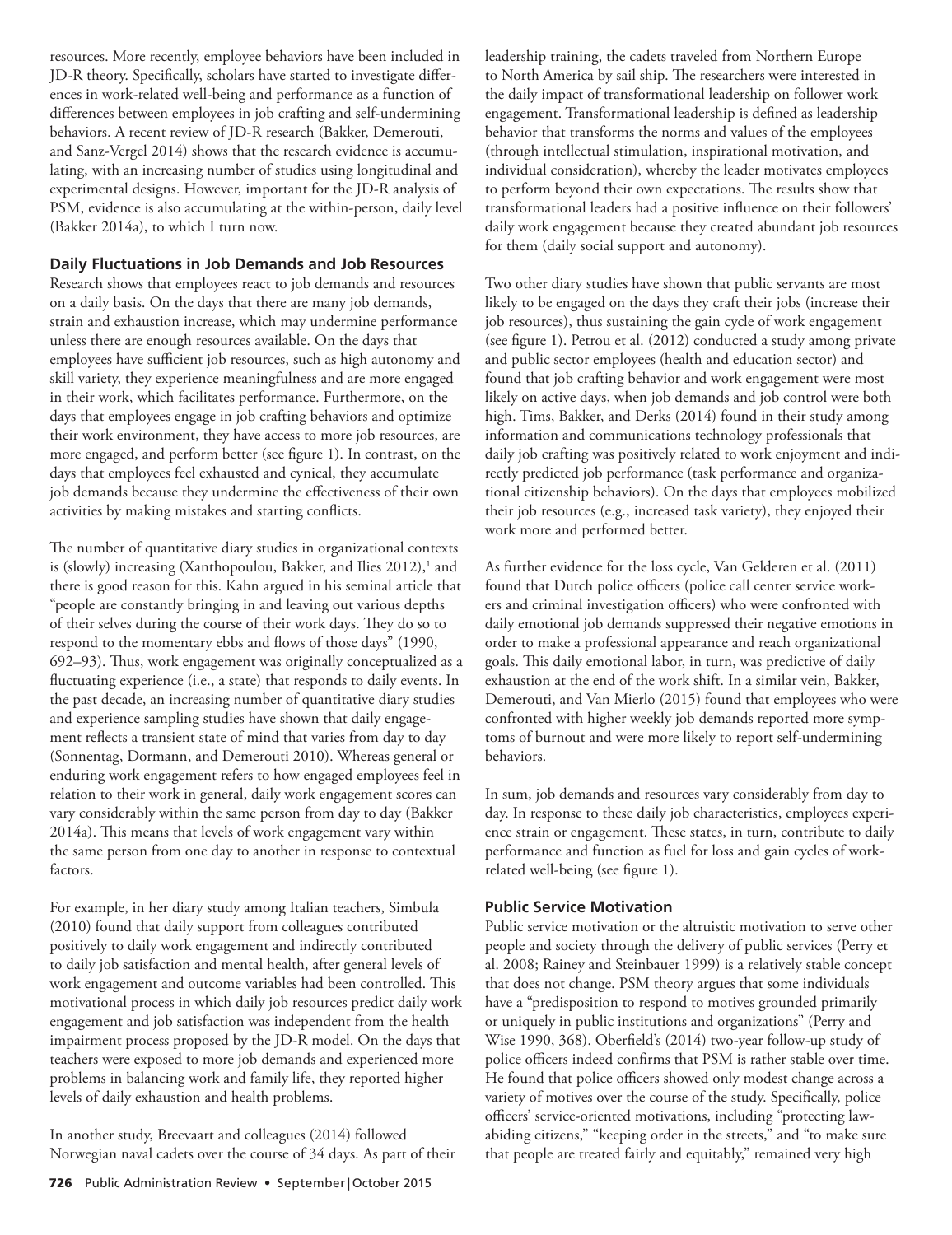during the five waves of data collection, although there was a slight decline in PSM.

Nevertheless, there is evidence that PSM can change over time. Ward (2014) found that individuals in and outside public service careers who volunteered for intensive community service work (in the fields of education, public safety, health care, and environmental protection) with the aim of helping others showed an increase in PSM. Over time, and compared with a comparison group that did not do volunteer work, community service work had a significant positive impact on individuals' levels of commitment to the public interest

and civic awareness. Further, the comparison group showed significant declines in PSM over the eight-year study period, suggesting that PSM may decline upon entry into a public service career. This finding supports previous research that found a negative relationship between organizational tenure and PSM (Moynihan and Pandey 2007). Taken together, these studies indicate that PSM is a relatively

stable construct that is nevertheless subject to slow change.

Research of the past two decades has shown that public servants with higher levels of PSM generally perform better than those with low levels of PSM. For example, Bright (2007) found a positive relationship between PSM and performance appraisal ratings among public employees working at a public health care agency, a city government, and a county jurisdiction located in the United States. In the South Korean context, Kim (2006) found a positive relationship between public employees' PSM and organizational citizenship behaviors, such as volunteering for activities that are not required, orienting new people, and helping colleagues who have been absent from work. Moreover, in their study among a large group of Danish teachers and their students, Andersen, Heinesen and Pedersen (2014) found a positive link between teachers' PSM and students' objective academic performance on their final examinations. These findings indicate that PSM is an important driver of organizational performance (see also Brewer and Selden 2000).

More evidence comes from the related field of prosocial motivation—the desire to have a positive impact on other people or on social collectives (Grant 2007). Unlike those with a rational selfinterest, prosocial individuals are driven by a concern for benefiting others. Like research on PSM, research on prosocial motivation has shown that it has an important influence on employee work behaviors and performance. Prosocial motivation has been related to persistence in meaningful tasks (Grant et al. 2007), personal initiative (De Dreu and Nauta 2009), and helping behaviors (Rioux and Penner 2001).

Despite the strong evidence for a positive impact of PSM on performance and positive organizational behavior, we still know little about the precise mechanisms that are responsible for this effect. Although it seems self-evident that individuals who are highly motivated toward public service will invest more effort in their work and hence perform better, it is unclear how exactly this works. In the present article, I argue that individuals with high (versus low) PSM deal differently with their daily job demands and daily job resources. In addition, it is proposed that high-PSM individuals are good at

dealing with job-related strain (see also Scott and Pandey 2005) and know how to use their daily work engagement to optimize their daily performance. In short, I propose that the impact of PSM on performance is contingent on the daily work environment, daily work-related well-being, and daily organizational behavior.

# **A Job Demands–Resources Approach to PSM**

In my analysis, I assume that PSM is a relatively stable, higher-level individual difference variable that is nevertheless subject to slow change. Those high in PSM want to make a difference in society by helping people in need—they feel compassion for the underprivi-

leged, and they are prepared to make sacrifices for the good of society (Perry 1996). Public servants enter their profession with a calling they want to do good for other people and are committed to the public interest. This positive attitude toward public service is a basic attitude toward work, and it characterizes many of the people working in public organizations. I propose that this attitude shapes and is

slowly shaped by the working environment. Thus, PSM has effects through the daily activities and processes that take place at work.

Technically speaking, figure 1 shows a multilevel model in which public servants' general level of PSM is perceived as a relatively stable individual characteristic situated at the highest level of analysis. This stable characteristic (PSM) moderates the processes that take place on the lower, day-to-day level. Using the latest formulations of JD-R theory (Bakker and Demerouti 2014; Bakker, Demerouti, and Sanz-Vergel 2014), I assume that every public servant is confronted with daily job demands and daily job resources and that those with higher levels of PSM respond differently to daily demands and resources than those with lower levels of PSM. More specifically, I first propose that PSM weakens the positive relationship between job demands and exhaustion and weakens the links between exhaustion and performance/ self-undermining. Those who are prepared to make sacrifices for the good of society will be better able to deal with organizational stressors because they know that dealing with those stressors serves the higher goal of helping others. They will not be upset by daily hassles because they find their work important and meaningful.

Recent research is consistent with these ideas. For example, Hickey (2014) conducted a large study among Canadian disability service providers and tested the moderating role of prosocial motivation in the relationship between job demands (role stressors) and burnout. The results showed that prosocial motivation buffered the positive impact of role boundary stress on depersonalization and the negative impact of role ambiguity on personal accomplishment. Moreover, prosocial motivation weakened the relationship between emotional exhaustion and depersonalization (a cynical, negative attitude toward the recipients of one's services)—for those with high levels of PSM, exhaustion did not translate into depersonalization. Thus, employees engaged in direct service delivery who were strongly motivated to have a beneficial impact on others (i.e., high PSM) were less affected by environmental stressors and by their own levels of strain (i.e., exhaustion).

Comparable results were found in a Chinese public service context. In their study among police officers, Liu, Yang, and Yu (2014) found that

Public servants enter their profession with a calling—they want to do good for other people and are committed to the public interest.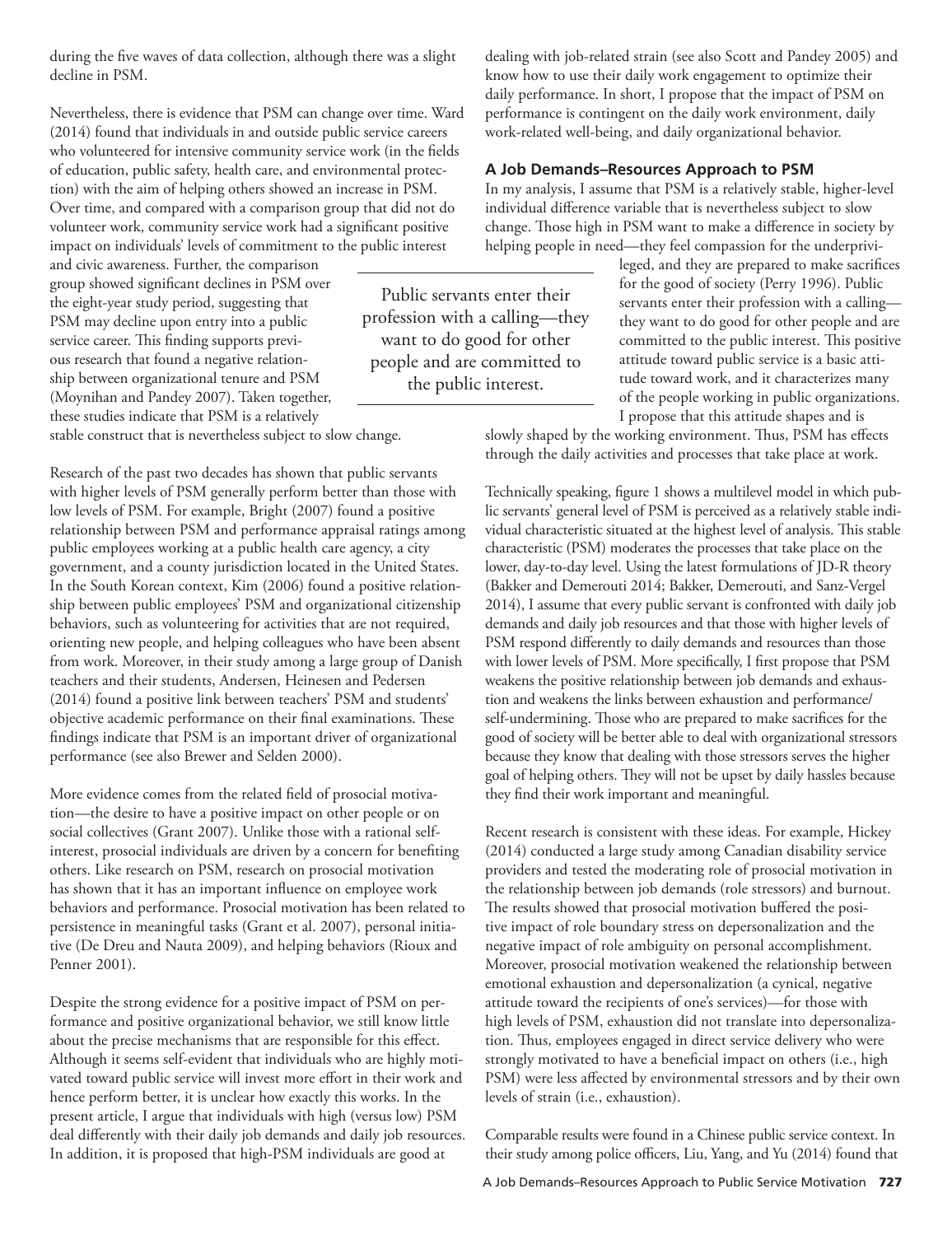PSM buffered the negative impact of work-related stressors on physical well-being and mental well-being. Thus, frontline police officers with low levels of PSM reported more exhaustion and nervousness after confrontation with stressors such as long work hours, conflicting job demands, work–family conflict, and negative comments from the public. In contrast, police officers with high levels of PSM were hardly affected by the same stressors, suggesting that their prosocial motivation helped them stay calm and cope with the job demands.

In an earlier study, Jex et al. (2003) found that organizational constraints were negatively related to prosocial behavior (altruism) when organizational commitment was low. In contrast, organizational constraints were positively related to prosocial behavior when organizational commitment was high. Although not explored in the original study, the interaction pattern found by Jex and colleagues can also be taken as evidence of an interaction effect between organizational constraints and prosocial behavior. Employees who were confronted with high levels of organizational constraints continued to feel strongly committed to their organization, but only when they scored high on prosocial behavior. Helping others results in positive psychological experiences (e.g., happiness), and this may help employees deal with organizational constraints. Thus, prosocial behavior may have functioned as the moderator and buffered the impact of organizational constraints on commitment. On the basis of these arguments and literature review, I propose the following:

**Proposition 1:** PSM moderates the positive relationship between daily job demands and exhaustion. This relationship is weaker for individuals with high (versus low) levels of PSM.

**Proposition 2:** PSM moderates (a) the negative relationship between daily exhaustion and performance, and (b) the positive relationship between daily exhaustion and self-undermining. These relationships are weaker for individuals with high (versus low) levels of PSM.

Second, I propose that PSM strengthens the positive relationship between job resources and work engagement and strengthens the links between work engagement and performance/job crafting. Employees who are high in PSM want to do good for other people and are committed to the public interest. This means that they are motivated to use their daily job resources, such as social support from colleagues, performance feedback, and autonomy. These resources help them do their work full of energy and dedication (high work engagement). Moreover, general PSM offers the motive to use all the available energy and dedication for the public good—this means that PSM interacts with daily work engagement in predicting performance. Daily work engagement is particularly positively related to daily performance for those high in PSM. Similarly, it can be hypothesized that engaged public servants with high PSM want to stay engaged—they are most likely to craft their jobs if needed. This means that they mobilize their job resources and optimize their job challenges. In this way, they sustain their work engagement and are able to offer the best service to citizens.

Consistent with these ideas, Grant and Sumanth (2009) found that prosocial motivation—a broader construct that is strongly related to PSM—interacted with fund-raising callers' job resources (i.e., perceived task significance) in predicting job performance. Specifically, fund-raisers put more effort into their work (made more calls) when they were high in prosocial motivation and when their task significance was high. Grant and Sumanth argued that high-PSM employees raised their performance when they perceived their task to be significant because of the conviction that their job was more meaningful to the service recipients. In contrast, employees with lower levels of PSM were less concerned about doing work that benefited others and thus were not triggered by this job characteristic to perform better.

In a similar vein, Kroll and Vogel (2014) argued that managers of a public service organization would be more likely to use performance data and make better-informed decisions when they were high on PSM. They argued that the use of performance data demands extra effort from the manager that is not extrinsically rewarded. Moreover, they argued that transformational leadership (including individual consideration, intellectual stimulation, and inspiration) would strengthen this effect. As predicted, PSM and transformational leadership showed a significant interaction effect on performance data use. Kroll and Vogel concluded that transformational leaders who are able to communicate that public service work is meaningful can stimulate managers' PSM orientation and intensify their use of performance data.

Bellé (2014) used an experimental design to investigate the impact of transformational leadership on nurses' performance. The nurses were asked to store surgical tools and pharmaceuticals inside a case (a surgical kit), and in one experimental condition, nurses were exposed to an inspiring director of nursing who explained why the project was meaningful to her. The results indicated that nurses who were exposed to a transformational leader showed better performance (i.e., correctly assembled more surgical kits) than those not exposed to a transformational leader, particularly when they also had contact with a beneficiary (a former patient who had benefited from the surgical kits), when they were asked to reflect on the importance of their work (self-persuasion), or when they were high on PSM (measured before the start of the experiment). These findings clearly indicate that awareness of prosocial impact and public service motivation strengthen the impact of a crucial job resource, namely, transformational leadership.

More evidence exists for a moderating effect of PSM on the gain cycle. In line with the idea that PSM interacts with daily work engagement to produce performance, Grant and Berry (2011) argued that individuals who are guided by prosocial motivation to take others' perspectives will channel their intrinsic motivation (a state akin to work engagement) toward prosocial behavior. This particular study focused on creativity, and the authors argued that intrinsically motivated individuals with high prosocial motivation produce ideas that are not only novel but also useful. The results of two field studies and a laboratory experiment offered support for the predicted interaction effect. Prosocial motivation modified the intrinsic motivation–creativity relationship such that this relationship was only positive when prosocial motivation was high. Security force officers and employees working at a water treatment plant with high levels of intrinsic motivation were more likely to receive higher supervisor ratings of creativity when they also had high levels of prosocial motivation. Similarly, the participants in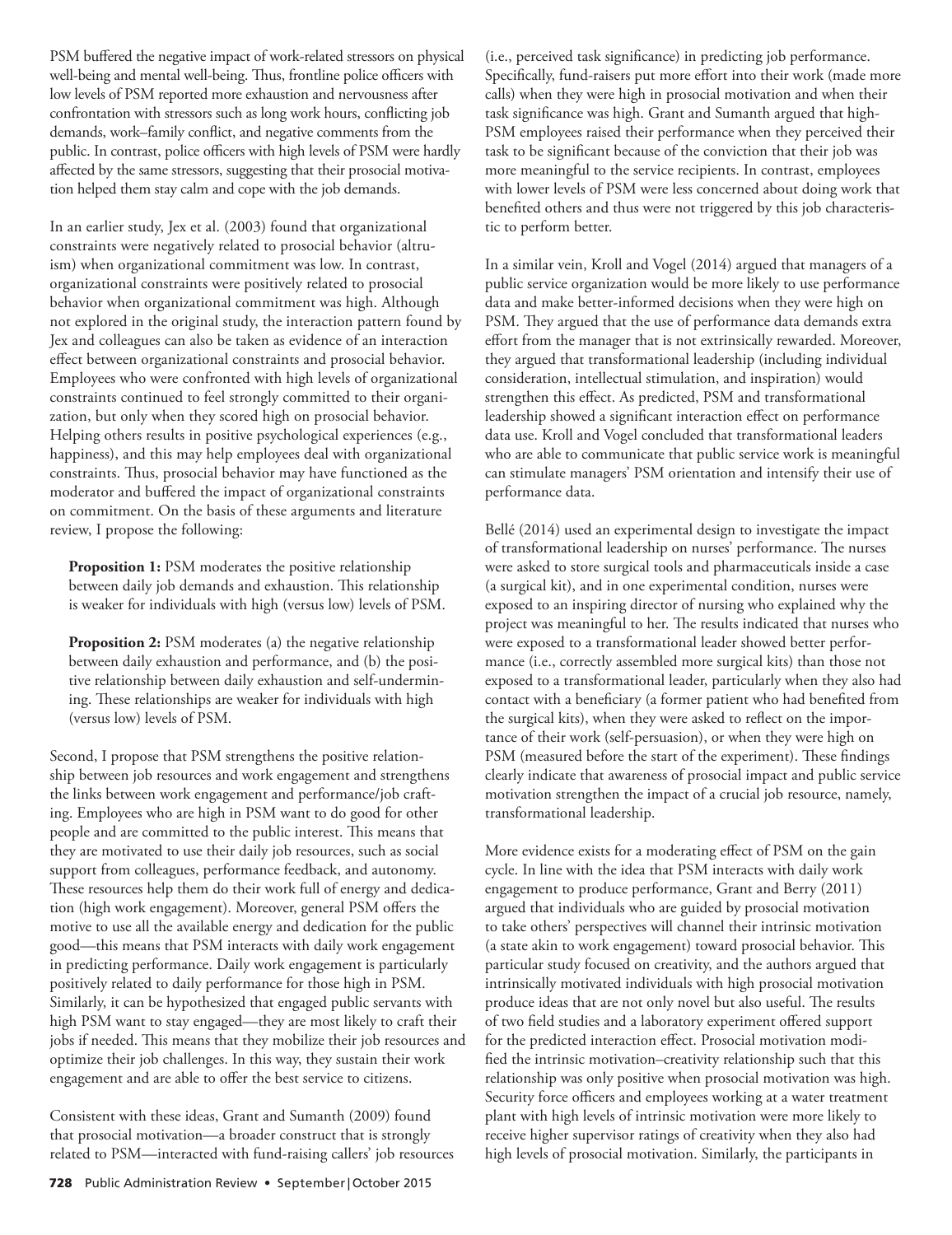the experimental study who were asked to come up with creative ideas to help a music band produced more creative ideas when they were manipulated to be both high on intrinsic motivation and high on prosocial motivation (because of the high financial needs of the band members, which cultivated empathic concern and thus a desire to help the band). Thus, I propose the following:

**Proposition 3:** PSM moderates the positive relationship between daily job resources and work engagement. This relationship is stronger for individuals with high (versus low) levels of PSM.

**Proposition 4:** PSM moderates the positive relationship between daily work engagement and (a) performance and (b) job crafting. These relationships are stronger for individuals with high (versus low) levels of PSM.

So far, I have not discussed the role of personal resources in the JD-R approach to PSM. In short, it seems likely that daily personal resources interact with PSM in predicting work engagement and performance in the same way that daily job resources do. PSM may strengthen the positive relationship between personal resources (e.g., optimism and self-efficacy) and work engagement because public servants with high levels of enduring PSM find their work important and meaningful. Therefore, they are likely to invest their resources in public service work, be engaged in their work, and perform well. PSM could also be conceptualized as a "key psychological resource" (Ten Brummelhuis and Bakker 2012) that helps keep the daily gain cycle going.

On the whole, the available evidence suggests that PSM moderates the loss and gain cycles that are characteristic of daily working life. It should be noted that previous studies that examined interaction effects did *not* look at the cross-level interaction between stable or "enduring" PSM, on the one hand, and daily

job demands and resources as well as daily work engagement and exhaustion, on the other hand. Instead, the studies used surveys and experiments to show meaningful differences between people high versus low on PSM. Nevertheless, the findings support the overall predictions in the proposed JD-R model of PSM (figure 1). Future research should test each of the propositions formulated in this article more precisely using a combination of (longitudinal) survey questionnaires about PSM and daily diary questionnaires regarding job demands, resources, employee well-being, and organizational behavior.

## **Feedback Loops**

Ultimately, the JD-R model of PSM proposes that daily experiences of exhaustion and work engagement influence overall levels of PSM. Thus, I predict cross-level main effects in which daily experiences build up over time and influence enduring PSM. Because PSM is relatively stable, the effects of daily experiences on PSM likely need considerable time to become substantial. Furthermore, public servants are influenced by their own performance—if they perform well and deliver good service, they are likely to stay motivated. Good performance signals that things went well and may act as feedback that fuels motivation (Hackman and Oldham 1980). It is conceivable that this effect from performance to PSM is mediated by

The available evidence suggests that PSM moderates the loss and gain cycles that are characteristic of daily working life.

self-efficacy—the belief in one's capability, confidence, and capacity to succeed. Indeed, research shows that high performance builds self-efficacy. For example, a government official who performs a task effectively will feel more convinced of his or her capabilities, which increases or sustains PSM (Wright and Grant 2010).

The cross-level main effect of daily exhaustion on enduring PSM would be indicative of a constant drain of energy as a consequence of the loss cycle in the proposed model (figure 1). Thus, public servants may become more and more exhausted because of high daily job demands, and hence they may start to make mistakes and have concentration problems, which will further burden daily job demands (Demerouti, Bakker, and Bulters 2004). The resulting and repeating daily exhaustion will have a negative influence on long-term PSM, as psychological withdrawal is one of the possible options when levels of strain accumulate over time (Hopstaken et al. 2015; Leiter 1993).

The idea that daily work engagement has an impact on enduring PSM over time can be argued as follows: Engaged workers are full of energy and dedicated to their work. They are motivated to conserve their resources and stay engaged, and thus they are likely to engage in job crafting (Bakker and Demerouti 2014). Job crafting, in turn, ensures that sufficient job resources are available to deal with the daily work demands. The work engagement that is the result of the gain cycle in figure 1 ultimately influences long-term PSM, as daily engagement coincides with excellent performance and keeps the PSM fire burning. The daily enthusiasm and absorption facets of daily work engagement have a positive impact on PSM because they reinforce the belief that work is pleasurable and meaningful and

inform public servants that they can have a prosocial impact. Hence,

**Proposition 5:** Daily exhaustion has a negative relationship with PSM.

**Proposition 6:** Daily work engagement has a positive relationship with PSM.

**Proposition 7:** Performance has a positive relationship with PSM.

# **Managerial Implications**

Ritz, Brewer, and Neumann (2013) conducted a systematic literature review of PSM and concluded that PSM still needs to find its way into organizations' human resource (HR) management strategies. The most frequently mentioned practical implications of PSM research were to consider PSM in the personnel selection process; to use attractive and fair reward systems, including nonmonetary elements (e.g., health care packages); and to use management practices that are supportive of PSM, such as participative leadership and treating employees fairly (see also Paarlberg, Perry, and Hondeghem 2008). The present theoretical analysis offers more specific recommendations for managers.

The JD-R analysis of PSM indicates that managers should pay attention to daily levels of job demands and resources because at this daily level, organizations can lay the foundation for persistent PSM. Whereas most public service organizations still think in terms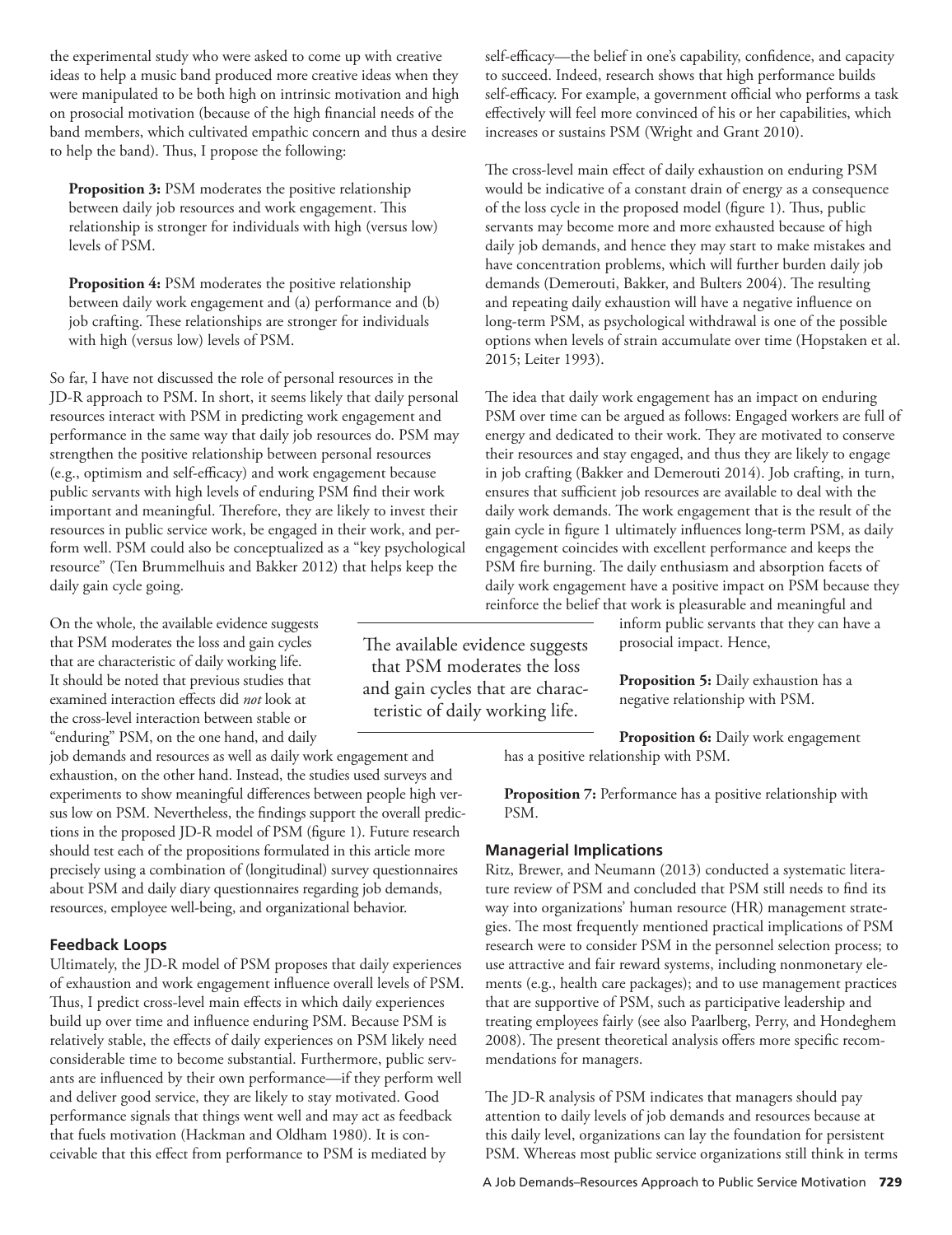of yearly overall scores on employee work engagement (and perhaps PSM), the present article indicates that daily job resources, including performance feedback, transformational leadership, and task significance, are crucial. Annual work engagement surveys may function as a yearly thermometer and could function as a performance goal for managers. However, what is much more informative is to know which daily job demands and daily job resources "fuel the prosocial fire" (Grant 2008, 48).

The practical implication of the present analysis is that managers should ask themselves which specific job resources they offer their employees on a daily basis (cf. Breevaart et al. 2014). Do employees receive feedback about their daily work activities? It may be a good idea to walk around regularly and ask employees how they are doing and whether they need support, task variety, feedback, or other job resources. Also, it may be a good option to provide employees with sufficient job control, so that they have the daily autonomy to craft their own jobs. Simultaneously, managers should have an eye for the daily job demands—is the work to be done interesting and challenging enough? Are there daily hassles that need to be taken care of? Although high PSM can help public servants take care of their own daily job demands, chronic job demands are likely to lead to stress and undermine PSM.

Public administrators and their organizations should, of course, consider PSM during personnel recruitment and selection. However, once motivated employees have been hired, HR staff should offer tools (e.g., smartphone apps) to monitor daily well-being. By tracking peaks and lows in exhaustion and work engagement, employees can learn to regulate their energetic and motivational resources. While most organizations have not implemented such tools in HR practice, there is an abundance of instruments available to track daily well-being. HR managers may consider using tailored instruments to monitor the organization's daily job demands and resources. Elsewhere, I have outlined how managers and employees can use top-down and bottom-up strategies to optimize the job demands and resources that are unique to the organization (Bakker 2014b).

#### **Conclusion**

In this article, I have argued that public servants are highly motivated when they enter their profession. This public service motivation then determines how public servants deal with their daily job demands and resources. Because of their persistence and productivity, they are able to deal well with their job demands and prevent exhaustion. In addition, because of their sense of calling, they are motivated to mobilize their job resources in order to stay engaged and perform well. However, if job demands are consistently high and job resources are consistently low, highly motivated public servants can lose their psychological resources, resulting in lower PSM. Reduced PSM, as a consequence, may strengthen the loss cycle of job demands, exhaustion, and self-undermining and weaken the gain cycle of job resources, engagement, and proactive behavior. Public service managers and employees should use this information to optimize their job demands and resources on a day-to-day basis.

#### **Note**

1. In a typical diary study, participants provide data over several days (5 to 10 days), allowing them to report events, affective states, cognitions, and behaviors in close temporal proximity to their actual occurrence (Ohly et al. 2010). As a consequence, retrospection bias is reduced. Usually, the same questions are asked at the end of each workday. It is also possible to ask different sets of questions at various measurement occasions throughout a day and repeat this over several days. Diaries are often completed within participants' everyday environment (e.g., at their workplace), increasing ecological validity. Diary studies collect multiple measures per person, allowing for a within-person analysis of change in study variables over time. Diary data can be collected using paper-and-pencil instruments or online diaries completed on computers or smartphones. Online diaries automatically record the time when the diary was completed, thereby providing information about study participants' compliance.

#### **References**

Alarcon, Gene M. 2011. A Meta-Analysis of Burnout with Job Demands, Resources, and Attitudes. *Journal of Vocational Behavior* 79(2): 549–62.

Andersen, Lotte Bøgh, Eskil Heinesen, and Lene Holm Pedersen. 2014. How Does Public Service Motivation among Teachers Affect Student Performance in Schools? *Journal of Public Administration Research and Theory* 24(3): 651-71.

- Bakker, Arnold B. 2014a. Daily Fluctuations in Work Engagement: An Overview and Current Directions. *European Psychologist* 19(4): 227–36.
- ———. 2014b. Top-Down and Bottom-Up Interventions to Increase Work Engagement. In *APA Handbook of Career Intervention,* vol. 2, edited by Paul J. Hartung, Mark L. Savickas, and W. Bruce Walsh, 427–38. Washington, DC: American Psychological Association.
- Bakker, Arnold B., and Patricia Costa. 2014. Chronic Job Burnout and Daily Functioning: A Theoretical Analysis. *Burnout Research* 1(3): 112-19.
- Bakker, Arnold B., and Evangelia Demerouti. 2014. Job Demands-Resources Theory. In *Wellbeing: A Complete Reference Guide,* vol. 3, edited by Peter Y. Chen and Cary L. Cooper, 37–64. Chichester, UK: Wiley.
- Bakker, Arnold B., Evangelia Demerouti, and Ana I. Sanz-Vergel. 2014. Burnout and Work Engagement: The JD-R Approach. *Annual Review of Organizational Psychology and Organizational Behavior* 1: 389–411.
- Bakker, Arnold B., Evangelia Demerouti, and Heleen van Mierlo. 2015. Weekly Job Demands Foster Burnout and Self-Undermining: The Role of Trait Emotional Stability and Optimism. Presentation at the 17th Congress of the European Association of Work and Organizational Psychology, Oslo, Norway, May 20–23.
- Bellé, Nicola. 2014. Leading to Make a Difference: A Field Experiment on the Performance Effects of Transformational Leadership, Perceived Social Impact, and Public Service Motivation. *Journal of Public Administration Research and Th eory* 24(1): 109–36.
- Breevaart, Kimberley, Arnold B. Bakker, Jørn Hetland, Evangelia Demerouti, Olav K. Olsen, and Roar Espevik. 2014. Daily Transactional and Transformational Leadership and Daily Employee Engagement. *Journal of Occupational and Organizational Psychology* 87(1): 138–57.

Brewer, Gene A., and Sally Coleman Selden. 2000. Why Elephants Gallop: Assessing and Predicting Organizational Performance in Federal Agencies. *Journal of Public Administration Research and Th eory* 10(4): 685–711.

Bright, Leonard. 2007. Does Person–Organization Fit Mediate the Relationship between Public Service Motivation and the Job Performance of Public Employees? *Review of Public Personnel Administration* 27(4): 361–79.

Christian, Michael S., Adela S. Garza, and Jerel E. Slaughter. 2011. Work Engagement: A Quantitative Review and Test of Its Relations with Task and Contextual Performance. *Personnel Psychology* 64(1): 89–136.

Crawford, Eean R., Jeffery A. LePine, and Bruce L. Rich. 2010. Linking Job Demands and Resources to Employee Engagement and Burnout: A Theoretical Extension and Meta-Analytic Test. *Journal of Applied Psychology* 95(5): 834–48.

Crewson, Philip E. 1997. Public-Service Motivation: Building Empirical Evidence of Incidence and Effect. *Journal of Public Administration Research and Theory* 7(4): 499–518.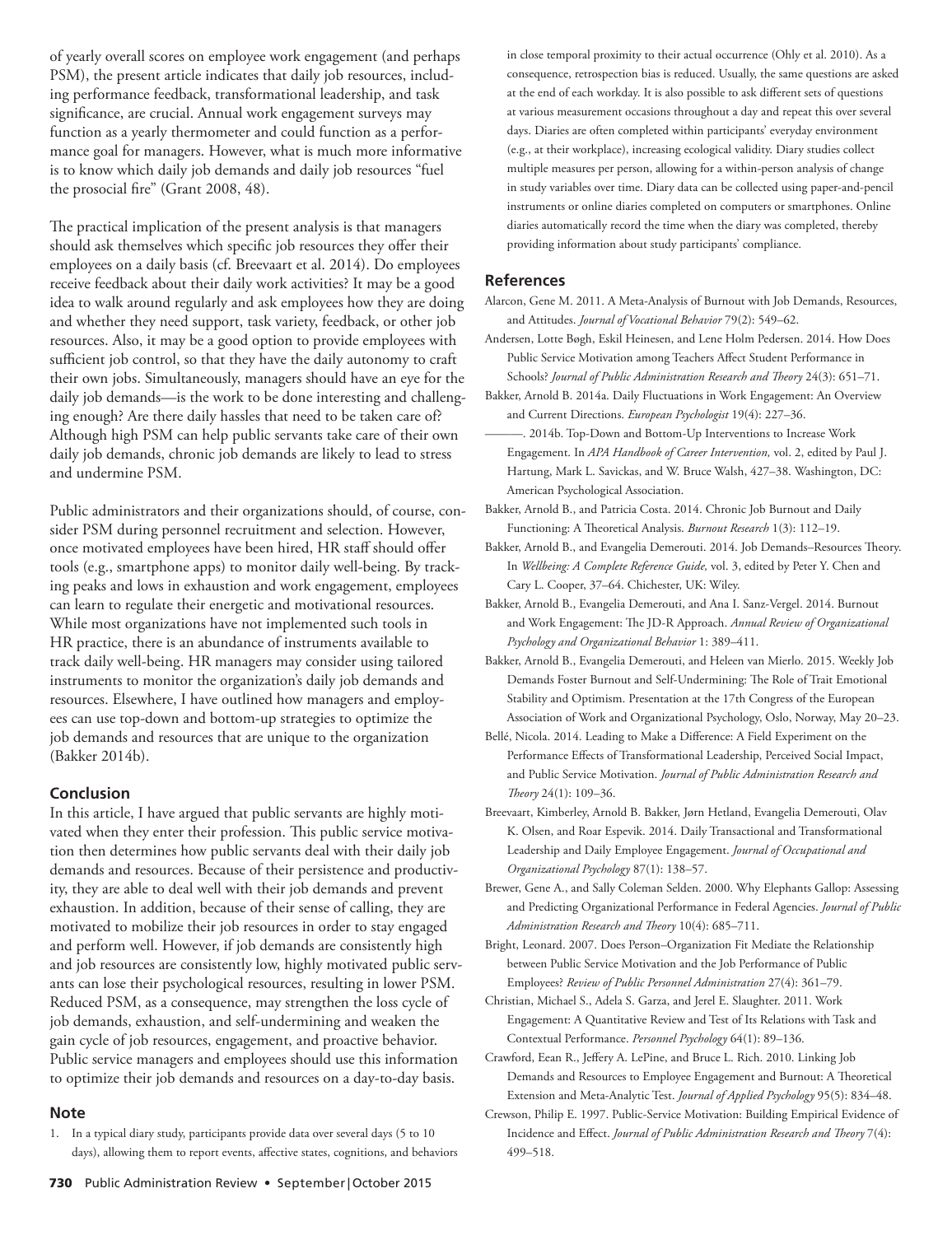De Dreu, Carsten K. W., and Aukje Nauta. 2009. Self-Interest and Other-Orientation in Organizational Behavior: Implications for Job Performance, Prosocial Behavior, and Personal Initiative. *Journal of Applied Psychology* 94(4): 913–26.

Demerouti, Evangelia, and Arnold B. Bakker. 2011. The Job Demands-Resources Model: Challenges for Future Research. *South African Journal of Industrial Psychology* 37(2): 1–9.

Demerouti, Evangelia, Arnold B. Bakker, and Annemieke Bulters. 2004. The Loss Spiral of Work Pressure, Work–Home Interference and Exhaustion: Reciprocal Relations in a Th ree-Wave Study. *Journal of Vocational Behavior* 64(1): 131–49.

Demerouti, Evangelia, Arnold B. Bakker, Friedhelm Nachreiner, and Wilmar B. Schaufeli. 2001. The Job Demands–Resources Model of Burnout. *Journal of Applied Psychology* 86(3): 499–512.

Gorgievski, Marjan, Arnold B. Bakker, and Wilmar B. Schaufeli. 2010. Work Engagement and Workaholism: Comparing the Self-Employed and Salaried Employees. *Journal of Positive Psychology* 5(1): 83–96.

Grant, Adam M. 2007. Job Design and the Motivation to Make a Prosocial Difference. *Academy of Management Review* 32(2): 393-417.

———. 2008. Does Intrinsic Motivation Fuel the Prosocial Fire? Motivational Synergy in Predicting Persistence, Performance, and Productivity. *Journal of Applied Psychology* 93(1): 48–58.

Grant, Adam M., and James W. Berry. 2011. The Necessity of Others Is the Mother of Invention: Intrinsic and Prosocial Motivations, Perspective-Taking, and Creativity. *Academy of Management Journal* 54(1): 73–96.

Grant, Adam M., Elizabeth M. Campbell, Grace Chen, Keenan Cottone, David Lapedis, and Karen Lee. 2007. Impact and the Art of Motivation Maintenance: The Effects of Contact with Beneficiaries on Persistence Behavior. Organizational *Behavior and Human Decision Processes* 103(1): 53–67.

Grant, Adam M., and John J. Sumanth. 2009. Mission Possible? The Performance of Prosocially Motivated Employees Depends on Manager Trustworthiness. *Journal of Applied Psychology* 94(4): 927–44.

Hackman, J. Richard, and Greg R. Oldham. 1980. *Work Redesign.* Reading, MA: Addison-Wesley.

Hickey, Robert S. 2014. Prosocial Motivation, Stress and Burnout among Direct Support Workers. *Journal of Applied Research in Intellectual Disabilities* 27(2): 134–44.

Hobfoll, Stevan E., Robert J. Johnson, Nicole Ennis, and Anita P. Jackson. 2003. Resource Loss, Resource Gain, and Emotional Outcomes among Inner City Women. *Journal of Personality and Social Psychology* 84(3): 632–43.

Hopstaken, Jesper, Dimitri van der Linden, Arnold B. Bakker, and Michiel A. J. Kompier. 2015. A Multifaceted Investigation of the Link between Mental Fatigue and Task Disengagement. *Psychophysiology* 52(3): 305–15.

Jex, Steve M., Gary A. Adams, Daniel G. Bachrach, and Sarah Sorenson. 2003. The Impact of Situational Constraints, Role Stressors, and Commitment on Employee Altruism. *Journal of Occupational Health Psychology* 8(3): 171–80.

Kahn, William A. 1990. Psychological Conditions of Personal Engagement and Disengagement at Work. *Academy of Management Journal* 33(4): 692–724.

Kim, Sangmook. 2006. Public Service Motivation and Organizational Citizenship Behavior in Korea. *International Journal of Manpower* 27(8): 722–40.

Kroll, Alexander, and Dominik Vogel. 2014. The PSM-Leadership Fit: A Model of Performance Information Use. *Public Administration* 92(4): 974–91.

Lavigna, Robert J. 2013. *Engaging Government Employees: Motivate and Inspire Your People to Achieve Superior Performance.* New York: American Management Association.

Leiter, Michael P. 1993. Burnout as a Developmental Process: Consideration of Models. In *Professional Burnout: Recent Developments in Theory and Research*, edited by Wilmar B. Schaufeli, Christina Maslach, and Tadeusz Marek, 237–52. Washington, DC: Taylor & Francis.

Liu, Bangcheng, Kaifeng Yang, and Wei Yu. 2014. Work-Related Stressors and Health-Related Outcomes in Public Service: Examining the Role of Public Service Motivation. *American Review of Public Administration.* Published electronically on March 11. doi:10.1177/0275074014524298.

Moynihan, Donald P., and Sanjay K. Pandey. 2007. The Role of Organizations in Fostering Public Service Motivation. *Public Administration Review* 67(1): 40–53.

Oberfield, Zachary. 2014. Motivation, Change, and Stability: Findings from an Urban Police Department. *American Review of Public Administration* 44(2): 210–32.

Ohly, Sandra, Sabine Sonnentag, Cornelia Niessen, and Dieter Zapf. 2010. Diary Studies in Organizational Research: An Introduction and Some Practical Recommendations. *Journal of Personnel Psychology* 9(2): 79–93.

Paarlberg, Laurie, James L. Perry, and Annie Hondeghem. 2008. From Theory to Practice: Strategies for Applying Public Service Motivation. In *Motivation in*  Public Management: The Call of Public Service, edited by James L. Perry and Annie Hondeghem, 268–93. Oxford, UK: Oxford University Press.

Perry, James L. 1996. Measuring Public Service Motivation: An Assessment of Construct Reliability and Validity. *Journal of Public Administration Research and Th eory* 6(1): 5–22.

Perry, James L., Jeffrey L. Brudney, David Coursey, and Laura Littlepage. 2008. What Drives Morally Committed Citizens? A Study of Antecedents of Public Service Motivation. *Public Administration Review* 68(3): 445–58.

Perry, James L., Annie Hondeghem, and Lois Recascino Wise. 2010. Revisiting the Motivational Bases of Public Service: Twenty Years of Research and an Agenda for the Future. *Public Administration Review* 70(5): 681–90.

Perry, James L., and Lois Recascino Wise. 1990. The Motivational Bases of Public Service. *Public Administration Review* 50(3): 367–73.

Petrou, Paraskevas, Evangelia Demerouti, Maria C. W. Peeters, Wilmar B. Schaufeli, and Jørn Hetland. 2012. Crafting a Job on a Daily Basis: Contextual Correlates and the Link to Work Engagement. *Journal of Organizational Behavior* 33(8): 1120–41.

Rainey, Hal G., and Paula Steinbauer. 1999. Galloping Elephants: Developing Elements of a Theory of Effective Government Organizations. *Journal of Public Administration Research and Th eory* 9(1): 1–32.

Rioux, Sheila M., and Louis A. Penner. 2001. The Causes of Organizational Citizenship Behavior: A Motivational Analysis. *Journal of Applied Psychology*  86(6): 1306–14.

Ritz, Adrian, Gene A. Brewer, and Oliver Neumann. 2013. Public Service Motivation: A Systematic Literature Review and Outlook. Paper presented at the 2013 Public Management Research Association Conference, Madison, WI, June 20–22.

Schaufeli, Wilmar B., Marisa Salanova, Vicente González-Romá, and Arnold B. Bakker. 2002. The Measurement of Engagement and Burnout: A Two Sample Confirmatory Factor Analytic Approach. *Journal of Happiness Studies* 3(1): 71–92.

Scott, Patrick G., and Sanjay K. Pandey. 2005. Red Tape and Public Service Motivation: Findings from a National Survey of Managers in State Health and Human Services Agencies. *Review of Public Personnel Administration* 25(2): 155–80.

Simbula, Silvia. 2010. Daily Fluctuations in Teachers' Well-Being: A Diary Study Using the Job Demands–Resources Model. *Anxiety, Stress, and Coping* 23(5): 563–84.

Sonnentag, Sabine, Christian Dormann, and Evangelia Demerouti. 2010. Not All Days Are Created Equal: The Concept of State Work Engagement. In *Work* Engagement: A Handbook of Essential Theory and Research, edited by Arnold B. Bakker and Michael P. Leiter, 25–38. New York: Psychology Press.

Tadić, Maja, Arnold B. Bakker, and Wido G. M. Oerlemans. 2014. Challenge versus Hindrance Job Demands and Well-Being: A Diary Study on the Moderating Role of Job Resources. *Journal of Occupational and Organizational Psychology.*  Published electronically on November 14. doi:10.1111/joop.12094.

Ten Brummelhuis, Lieke L., and Arnold B. Bakker. 2012. A Resource Perspective on the Work-Home Interface: The Work-Home Resources Model. *American Psychologist* 67(7): 545–56.